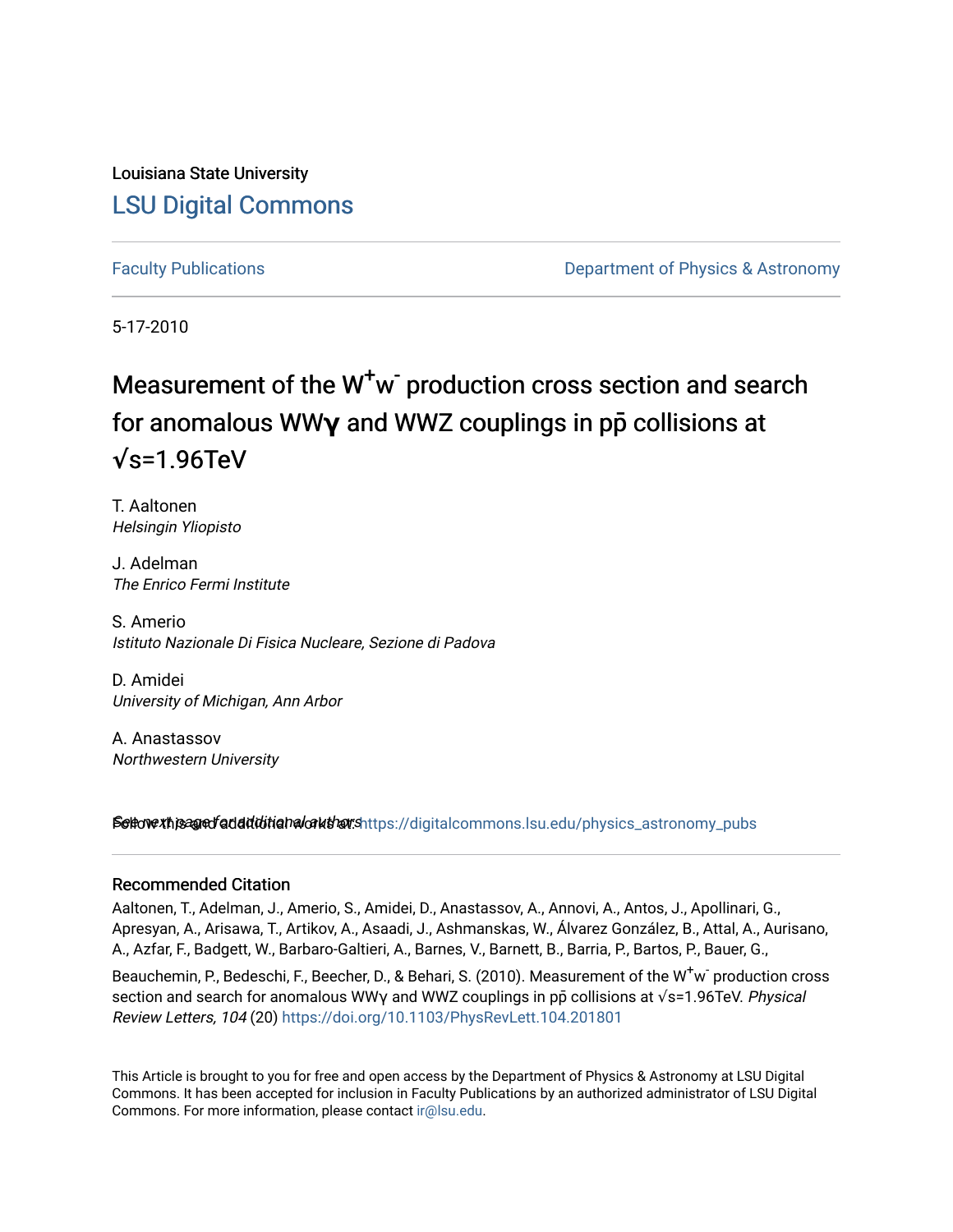## Authors

T. Aaltonen, J. Adelman, S. Amerio, D. Amidei, A. Anastassov, A. Annovi, J. Antos, G. Apollinari, A. Apresyan, T. Arisawa, A. Artikov, J. Asaadi, W. Ashmanskas, B. Álvarez González, A. Attal, A. Aurisano, F. Azfar, W. Badgett, A. Barbaro-Galtieri, V. E. Barnes, B. A. Barnett, P. Barria, P. Bartos, G. Bauer, P. H. Beauchemin, F. Bedeschi, D. Beecher, and S. Behari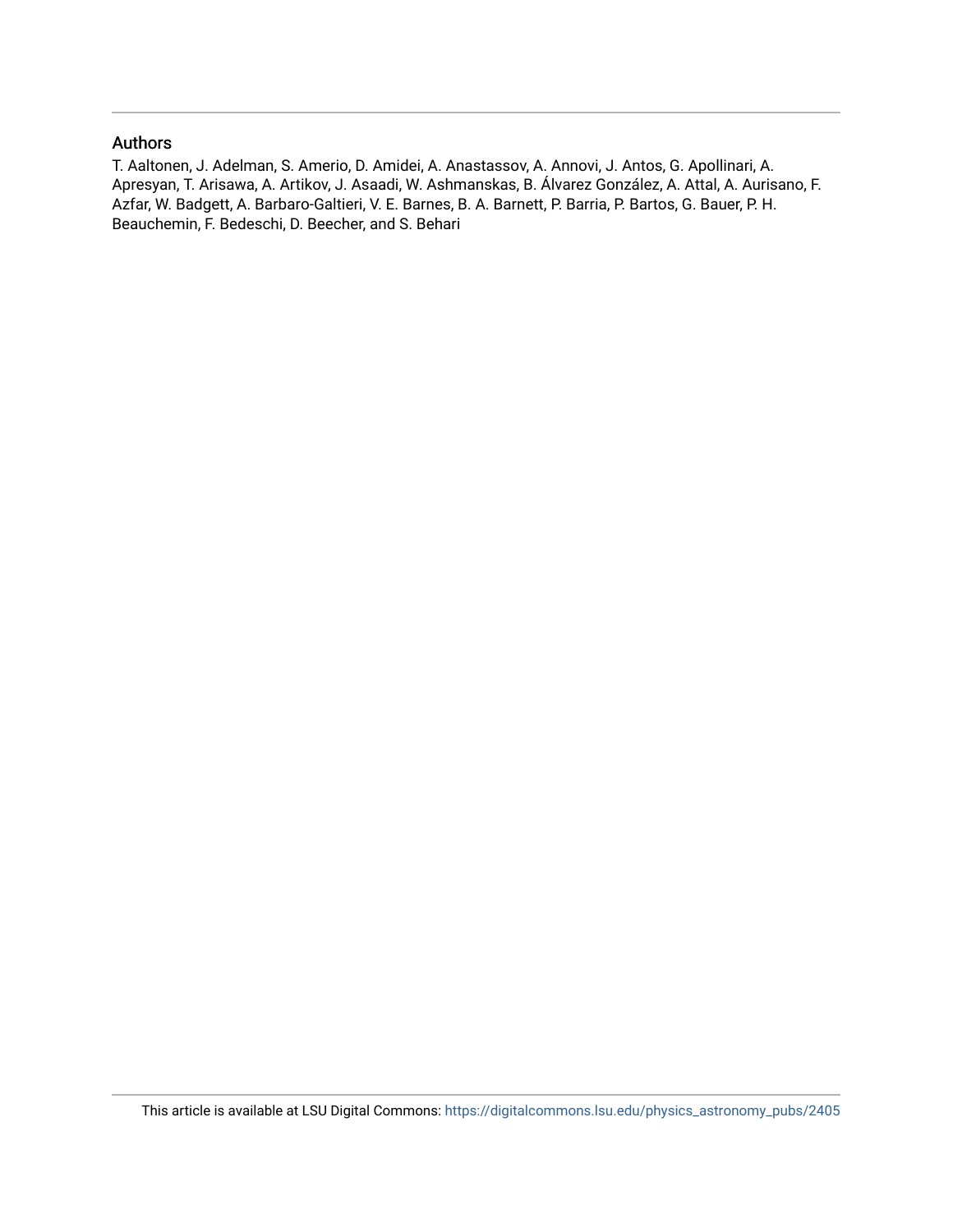

*Measurement of the W+W- Production Cross Section and Search for Anomalous WW# and WWZ Couplings in pp[over-bar] Collisions at [sqrt]s=1.96TeV*

The MIT Faculty has made this article openly available. *[Please](https://libraries.mit.edu/forms/dspace-oa-articles.html) share* how this access benefits you. Your story matters.

| <b>Citation</b>     | CDF Collaboration et al. "Measurement of the W+W- Production<br>Cross Section and Search for Anomalous WW gamma and WWZ<br>Couplings in pp-bar Collisions at s=1.96 TeV." Physical Review<br>Letters 104.20 (2010): 201801. © 2010 The American Physical<br>Society. |  |  |  |
|---------------------|----------------------------------------------------------------------------------------------------------------------------------------------------------------------------------------------------------------------------------------------------------------------|--|--|--|
| <b>As Published</b> | http://dx.doi.org/10.1103/PhysRevLett.104.201801                                                                                                                                                                                                                     |  |  |  |
| <b>Publisher</b>    | <b>American Physical Society</b>                                                                                                                                                                                                                                     |  |  |  |
| <b>Version</b>      | Final published version                                                                                                                                                                                                                                              |  |  |  |
| <b>Citable link</b> | http://hdl.handle.net/1721.1/57477                                                                                                                                                                                                                                   |  |  |  |
| <b>Terms of Use</b> | Article is made available in accordance with the publisher's<br>policy and may be subject to US copyright law. Please refer to the<br>publisher's site for terms of use.                                                                                             |  |  |  |

DSpace@MIT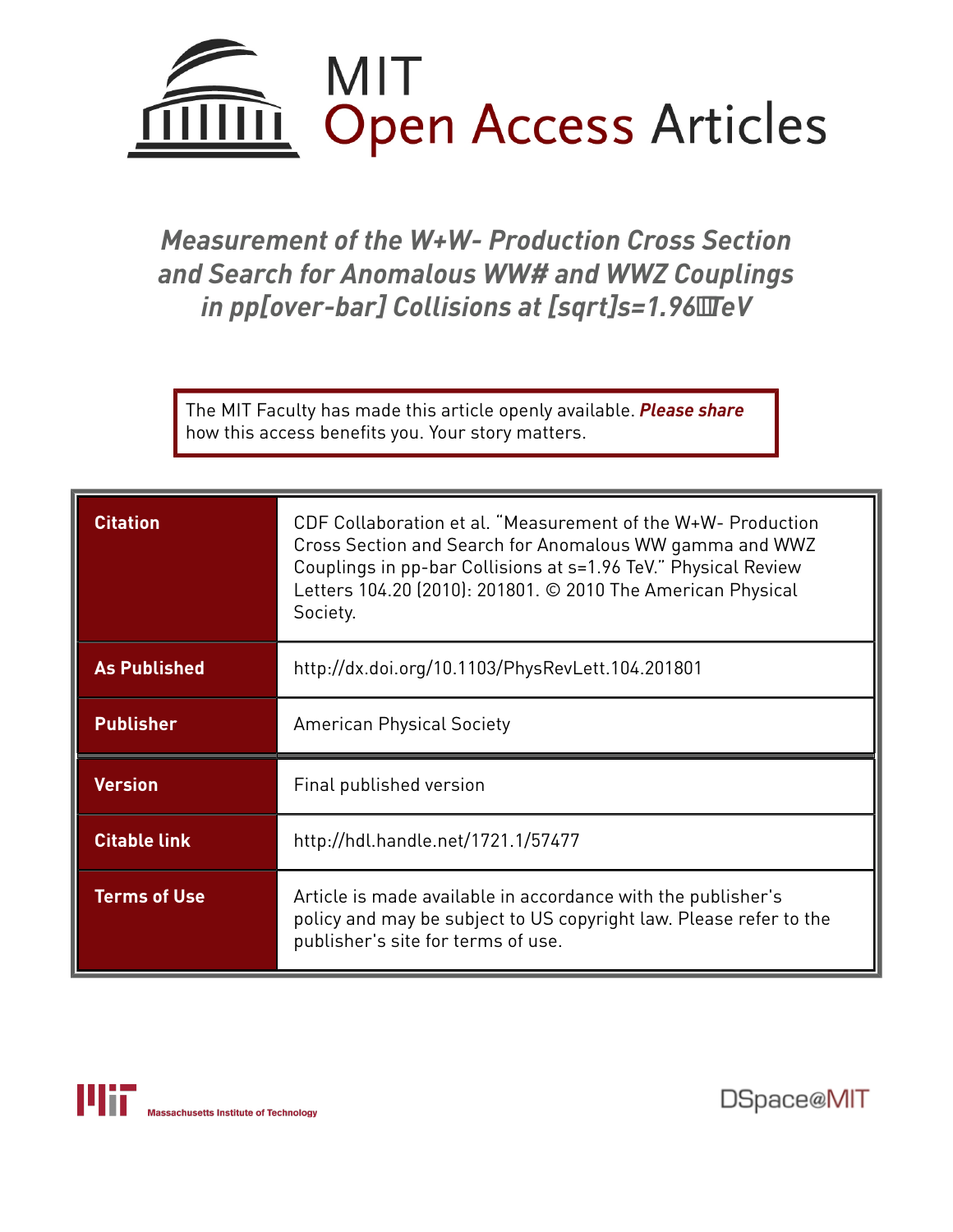## Measurement of the  $W^+W^-$  Production Cross Section and Search for Anomalous  $WW\gamma$ and *WWZ* Couplings in  $p\bar{p}$  Collisions at  $\sqrt{s} = 1.96 \text{ TeV}$

<span id="page-3-18"></span><span id="page-3-17"></span><span id="page-3-16"></span><span id="page-3-15"></span><span id="page-3-14"></span><span id="page-3-13"></span><span id="page-3-12"></span><span id="page-3-11"></span><span id="page-3-10"></span><span id="page-3-9"></span><span id="page-3-8"></span><span id="page-3-7"></span><span id="page-3-6"></span><span id="page-3-5"></span><span id="page-3-4"></span><span id="page-3-3"></span><span id="page-3-2"></span><span id="page-3-1"></span><span id="page-3-0"></span>T. Aaltonen,<sup>25</sup> J. Adelman,<sup>15</sup> B. Álvarez González,<sup>13,[w](#page-9-0)</sup> S. Amerio,<sup>45,46</sup> D. Amidei,<sup>36</sup> A. Anastassov,<sup>40</sup> A. Annovi,<sup>21</sup> J. Antos,<sup>16</sup> G. Apollinari,<sup>19</sup> A. Apresyan,<sup>54</sup> T. Arisawa,<sup>65</sup> A. Artikov,<sup>17</sup> J. Asaadi,<sup>60</sup> W. Ashmanskas,<sup>19</sup> A. Attal,<sup>4</sup> A. Aurisano,<sup>60</sup> F. Azfar,<sup>44</sup> W. Badgett,<sup>19</sup> A. Barbaro-Galtieri,<sup>30</sup> V. E. Barnes,<sup>54</sup> B. A. Barnett,<sup>27</sup> P. Barria,<sup>51,49</sup> P. Bartos,<sup>16</sup> G. Bauer,  $34$  P.-H. Beauchemin,  $35$  F. Bedeschi,  $49$  D. Beecher,  $32$  S. Behari,  $27$  G. Bellettini,  $50,49$  J. Bellinger,  $67$  D. Benjamin,  $18$ A. Beretvas,<sup>19</sup> A. Bhatti,<sup>56</sup> M. Binkley,<sup>19</sup> D. Bisello,<sup>46,45</sup> I. Bizjak,<sup>32,[dd](#page-9-1)</sup> R. E. Blair,<sup>2</sup> C. Blocker,<sup>8</sup> B. Blumenfeld,<sup>27</sup> A. Bocci,<sup>18</sup> A. Bodek,<sup>55</sup> V. Boisvert,<sup>55</sup> D. Bortoletto,<sup>54</sup> J. Boudreau,<sup>53</sup> A. Boveia,<sup>12</sup> B. Brau,<sup>12,[b](#page-9-2)</sup> A. Bridgeman,<sup>26</sup> L. Brigliadori,<sup>7,6</sup> C. Bromberg,<sup>37</sup> E. Brubaker,<sup>15</sup> J. Budagov,<sup>17</sup> H. S. Budd,<sup>55</sup> S. Budd,<sup>26</sup> K. Burkett,<sup>19</sup> G. Busetto,<sup>46,45</sup> P. Busse[y](#page-9-3),<sup>23</sup> A. Buzatu,<sup>35</sup> K. L. Byrum,<sup>2</sup> S. Cabrera,<sup>18,y</sup> C. Calancha,<sup>33</sup> S. Camarda,<sup>4</sup> M. Campanelli,<sup>37</sup> M. Campbell,<sup>36</sup> F. Canelli,<sup>15,19</sup> A. Canepa,<sup>48</sup> B. Carls,<sup>26</sup> D. Carlsmith,<sup>67</sup> R. Car[o](#page-9-4)si,<sup>49</sup> S. Carrillo,<sup>20,0</sup> S. Carron,<sup>19</sup> B. Casal,<sup>13</sup> M. Casarsa,<sup>19</sup> A. Cast[r](#page-9-5)o,<sup>7,6</sup> P. Catastini,<sup>50,49</sup> D. Cauz,<sup>61</sup> V. Cavaliere,<sup>50,49</sup> M. Cavalli-Sforza,<sup>4</sup> A. Cerri,<sup>30</sup> L. Cerrito,<sup>32,r</sup> S. H. Chang,<sup>29</sup> Y. C. Chen,<sup>1</sup> M. Chertok,<sup>9</sup> G. Chiarelli,<sup>49</sup> G. Chlachidze,<sup>19</sup> F. Chlebana,<sup>19</sup> K. Cho,<sup>29</sup> D. Chokheli,<sup>17</sup> J. P. Chou,<sup>24</sup> K. Chung,<su[p](#page-9-6)>19,p</sup> W. H. Chung,<sup>67</sup> Y. S. Chung,<sup>55</sup> T. Chwalek,<sup>28</sup> C. I. Ciobanu,<sup>47</sup> M. A. Ciocci,<sup>51,49</sup> A. Clark,<sup>22</sup> D. Clark,<sup>8</sup> G. Compostella,<sup>45</sup> M. E. Convery,<sup>19</sup> J. Conway,<sup>9</sup> M. Corbo,<sup>47</sup> M. Cordelli,<sup>21</sup> C. A. Cox,<sup>9</sup> D. J. Cox,<sup>9</sup> F. Crescioli,<sup>50,49</sup> C. Cuenca Almenar,<sup>68</sup> J. Cuevas,<sup>13,[w](#page-9-0)</sup> R. Culbertson,<sup>19</sup> J. C. Cully,<sup>36</sup> D. Dagenhart,<sup>19</sup> M. Datta,<sup>19</sup> T. Davies,<sup>23</sup> P. de Barbaro,<sup>55</sup> S. De Cecco,<sup>57</sup> A. Deisher,<sup>30</sup> G. De Lorenzo,<sup>4</sup> M. Dell'Orso,<sup>50,49</sup> C. Deluca,<sup>4</sup> L. Demortier,<sup>56</sup> J. Deng,<sup>18[,g](#page-9-7)</sup> M. Deninno,<sup>6</sup> M. d'Errico,<sup>46,45</sup> A. Di Canto,<sup>50,49</sup> G. P. di Giovanni,<sup>47</sup> B. Di Ruzza,<sup>49</sup> J. R. Dittmann,<sup>5</sup> M. D'Onofrio,<sup>4</sup> S. Donati,<sup>50,49</sup> P. Dong,<sup>19</sup> T. Dorigo,<sup>45</sup> S. Dube,<sup>59</sup> K. Ebina,<sup>65</sup> A. Elagin,<sup>60</sup> R. Erbacher,<sup>9</sup> D. Errede,<sup>26</sup> S. Errede,<sup>26</sup> N. Ershaidat,<sup>47,[cc](#page-9-8)</sup> R. Eusebi,<sup>60</sup> H. C. Fang,<sup>30</sup> S. Farrington,<sup>44</sup> W. T. Fedorko,<sup>15</sup> R. G. Feild,<sup>68</sup> M. Feindt,<sup>28</sup> J. P. Fernandez,<sup>33</sup> C. Ferrazza,  $52,49$  R. Field,  $20$  G. Flanagan,  $54,$ t R. Forrest,  $9$  M. J. Frank,  $5$  M. Franklin,  $24$  J. C. Freeman,  $19$  I. Furic,  $20$ M. Gallinaro,<sup>56</sup> J. Galyardt,<sup>14</sup> F. Garberson,<sup>12</sup> J. E. Garcia,<sup>22</sup> A. F. Garfinkel,<sup>54</sup> P. Garosi,<sup>51,49</sup> H. Gerberich,<sup>26</sup> D. Gerdes,<sup>36</sup> A. Gessler,<sup>28</sup> S. Giagu,<sup>58,57</sup> V. Giakoumopoulou,<sup>3</sup> P. Giannetti,<sup>49</sup> K. Gibson,<sup>53</sup> J.L. Gimmell,<sup>55</sup> C.M. Ginsburg,<sup>19</sup> N. Giokaris,<sup>3</sup> M. Giordani,<sup>62,61</sup> P. Giromini,<sup>21</sup> M. Giunta,<sup>49</sup> G. Giurgiu,<sup>27</sup> V. Glagolev,<sup>17</sup> D. Glenzinski,<sup>19</sup> M. Gold,<sup>39</sup> N. Goldschmidt,<sup>20</sup> A. Golossanov,<sup>19</sup> G. Gomez,<sup>13</sup> G. Gomez-Ceballos,<sup>34</sup> M. Goncharov,<sup>34</sup> O. González,<sup>33</sup> I. Gorelov,<sup>39</sup> A. T. Goshaw, <sup>18</sup> K. Goulianos, <sup>56</sup> A. Gresele, <sup>46,45</sup> S. Grinstein, <sup>4</sup> C. Grosso-Pilcher, <sup>15</sup> R. C. Group, <sup>19</sup> U. Grundler, <sup>26</sup> J. Guimaraes da Costa,<sup>24</sup> Z. Gunay-Unalan,<sup>37</sup> C. Haber,<sup>30</sup> S. R. Hahn,<sup>19</sup> E. Halkiadakis,<sup>59</sup> B.-Y. Han,<sup>55</sup> J. Y. Han,<sup>55</sup> F. Happacher,<sup>21</sup> K. Hara,<sup>63</sup> D. Hare,<sup>59</sup> M. Hare,<sup>64</sup> R. F. Harr,<sup>66</sup> M. Hartz,<sup>53</sup> K. Hatakeyama,<sup>5</sup> C. Hays,<sup>44</sup> M. Heck,<sup>28</sup> J. Heinrich,<sup>48</sup> M. Herndon,<sup>67</sup> J. Heuser,<sup>28</sup> S. Hewamanage,<sup>5</sup> D. Hidas,<sup>59</sup> C. S. Hill,<sup>12[,d](#page-9-10)</sup> D. Hirschbuehl,<sup>28</sup> A. Hocker,<sup>19</sup> S. Hou,<sup>1</sup> M. Houlden,<sup>31</sup> S.-C. Hsu,<sup>30</sup> R. E. Hughes,<sup>41</sup> M. Hurwitz,<sup>15</sup> U. Husemann,<sup>68</sup> M. Hussein,<sup>37</sup> J. Huston,<sup>37</sup> J. Incandela,<sup>12</sup> G. Introzzi,<sup>49</sup> M. Iori,<sup>58,57</sup> A. Ivanov,<sup>9,[q](#page-9-11)</sup> E. James,<sup>19</sup> D. Jang,<sup>14</sup> B. Jayatilaka,<sup>18</sup> E. J. Jeon,<sup>29</sup> M. K. Jha,<sup>6</sup> S. Jindariani,<sup>19</sup> W. Johnson,<sup>9</sup> M. Jones,<sup>54</sup> K. K. Joo,<sup>29</sup> S. Y. Jun,<sup>14</sup> J. E. Jung,<sup>29</sup> T. R. Junk,<sup>19</sup> T. Kamon,<sup>60</sup> D. Kar,<sup>20</sup> P. E. Karchi[n](#page-9-12),<sup>66</sup> Y. Kato,<sup>43,n</sup> R. Kephart,<sup>19</sup> W. Ketchum,<sup>15</sup> J. Keung,<sup>48</sup> V. Khotilovich,<sup>60</sup> B. Kilminster,<sup>19</sup> D. H. Kim,<sup>29</sup> H. S. Kim,<sup>29</sup> H. W. Kim,<sup>29</sup> J. E. Kim,<sup>29</sup> M. J. Kim,<sup>21</sup> S. B. Kim,<sup>29</sup> S. H. Kim,<sup>63</sup> Y. K. Kim,<sup>15</sup> N. Kimura,<sup>65</sup> L. Kirsch,<sup>8</sup> S. Klimenko,<sup>20</sup> K. Kondo,<sup>65</sup> D. J. Kong,<sup>29</sup> J. Konigsberg,<sup>20</sup> A. Korytov,<sup>20</sup> A. V. Kotwal,<sup>18</sup> M. Kreps,<sup>28</sup> J. Kroll,<sup>48</sup> D. Krop,<sup>15</sup> N. Krumnack,<sup>5</sup> M. Kruse,<sup>18</sup> V. Krutelyov,<sup>12</sup> T. Kuhr,<sup>28</sup> N. P. Kulkarni,<sup>66</sup> M. Kurata,<sup>63</sup> S. Kwang,<sup>15</sup> A. T. Laasanen,<sup>54</sup> S. Lami,<sup>49</sup> S. Lammel,<sup>19</sup> M. Lancaster,<sup>32</sup> R. L. Lander,<sup>9</sup> K. Lannon,<sup>41[,v](#page-9-13)</sup> A. Lath,<sup>59</sup> G. Latino,<sup>51,49</sup> I. Lazzizzera,<sup>46,45</sup> T. LeCompte,<sup>2</sup> E. Lee,<sup>60</sup> H. S. Lee,<sup>15</sup> J. S. Lee,<sup>29</sup> S. W. Lee,<sup>60,[x](#page-9-14)</sup> S. Leone,<sup>49</sup> J. D. Lewis,<sup>19</sup> C.-J. Lin,<sup>30</sup> J. Linacre,<sup>44</sup> M. Lindgren,<sup>19</sup> E. Lipeles,<sup>48</sup> A. Lister,<sup>22</sup> D. O. Litvintsev,<sup>19</sup> C. Liu,<sup>53</sup> T. Liu,<sup>19</sup> N. S. Lockyer,<sup>48</sup> A. Loginov,<sup>68</sup> L. Lovas,<sup>16</sup> D. Lucchesi,<sup>46,45</sup> J. Lueck,<sup>28</sup> P. Lujan,<sup>30</sup> P. Lukens,<sup>19</sup> G. Lungu,<sup>56</sup> J. Lys,<sup>30</sup> R. Lysak,<sup>16</sup> D. MacQueen,<sup>35</sup> R. Madrak,<sup>19</sup> K. Maeshima,<sup>19</sup> K. Makhoul,<sup>34</sup> P. Maksimovic,<sup>27</sup> S. Malde,<sup>44</sup> S. Malik,<sup>32</sup> G. Manca,<sup>31[,f](#page-9-15)</sup> A. Manousakis-Katsikakis,<sup>3</sup> F. Margaroli,<sup>54</sup> C. Marino,<sup>28</sup> C. P. Marino,<sup>26</sup> A. Martin,<sup>68</sup> V. Martin,<sup>23,1</sup> M. Martínez,<sup>4</sup> R. Martínez-Ballarín,<sup>33</sup> P. Mastrandrea,<sup>57</sup> M. Mathis,<sup>27</sup> M. E. Mattson,<sup>66</sup> P. Mazzanti,<sup>6</sup> K. S. McFarland,<sup>55</sup> P. McIntyre,<sup>60</sup> R. McNulty,<sup>31,[k](#page-9-17)</sup> A. Mehta,<sup>31</sup> P. Mehtala,<sup>25</sup> A. Menzione,<sup>49</sup> C. Mesropian,<sup>56</sup> T. Miao,<sup>19</sup> D. Mietlicki,<sup>36</sup> N. Miladinovic,<sup>8</sup> R. Miller,<sup>37</sup> C. Mills,  $^{24}$  M. Milnik,  $^{28}$  A. Mit[r](#page-9-5)a, <sup>1</sup> G. Mitselmakher,  $^{20}$  H. Miyake,  $^{63}$  S. Moed,  $^{24}$  N. Moggi,  $^{6}$  M. N. Mondragon,  $^{19,r}$ C. S. Moon,<sup>29</sup> R. Moore,<sup>19</sup> M. J. Morello,<sup>49</sup> J. Morlock,<sup>28</sup> P. Movilla Fernandez,<sup>19</sup> J. Mülmenstädt,<sup>30</sup> A. Mukherjee,<sup>19</sup> Th. Muller,<su[p](#page-9-6)>28</sup> P. Murat,<sup>19</sup> M. Mussini,<sup>7,6</sup> J. Nachtman,<sup>19,p</sup> Y. Nagai,<sup>63</sup> J. Naganoma,<sup>63</sup> K. Nakamura,<sup>63</sup> I. Nakano,<sup>42</sup> A. Napier, <sup>64</sup> J. Nett, <sup>67</sup> C. Neu, <sup>48, [aa](#page-9-18)</sup> M. S. Neubauer, <sup>26</sup> S. Neubauer, <sup>28</sup> J. Nielsen, <sup>30, h</sup> L. Nodulman, <sup>2</sup> M. Norman, <sup>11</sup> O. Norniella,<sup>26</sup> E. Nurse,<sup>32</sup> L. Oakes,<sup>44</sup> S. H. Oh,<sup>18</sup> Y. D. Oh,<sup>29</sup> I. Oksuzian,<sup>20</sup> T. Okusawa,<sup>43</sup> R. Orava,<sup>25</sup> K. Osterberg,<sup>25</sup>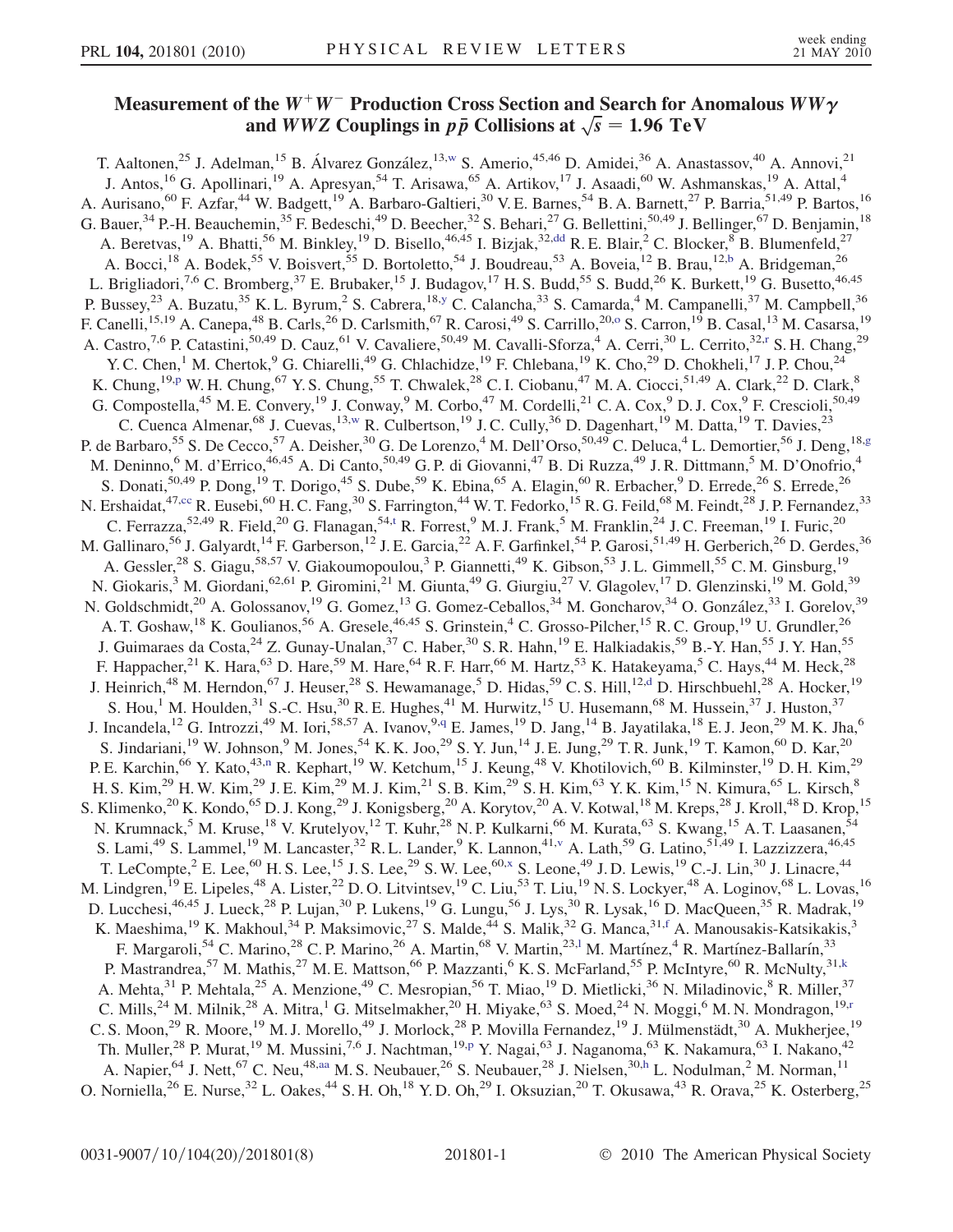<span id="page-4-7"></span><span id="page-4-4"></span><span id="page-4-0"></span>S. Pagan Griso,<sup>46,45</sup> C. Pagliarone,<sup>61</sup> E. Palencia,<sup>19</sup> V. Papadimitriou,<sup>19</sup> A. Papaikonomou,<sup>28</sup> A. A. Paramanov,<sup>2</sup> B. Parks,<sup>41</sup> S. Pashapour,<sup>35</sup> J. Patrick,<sup>19</sup> G. Pauletta,<sup>62,61</sup> M. Paulini,<sup>14</sup> C. Paus,<sup>34</sup> T. Peiffer,<sup>28</sup> D. E. Pellett,<sup>9</sup> A. Penzo,<sup>61</sup> T. J. Phillips,<sup>18</sup> G. Piacentino,<sup>49</sup> E. Pianori,<sup>48</sup> L. Pinera,<sup>20</sup> K. Pitts,<sup>26</sup> C. Plager,<sup>10</sup> L. Pondrom,<sup>67</sup> K. Potamianos,<sup>54</sup> O. Poukhov,<sup>17[,a](#page-9-20)</sup> F. Prokoshin, <sup>17[,z](#page-9-21)</sup> A. Pronko, <sup>19</sup> F. Ptohos, <sup>19,[j](#page-9-22)</sup> E. Pueschel, <sup>14</sup> G. Punzi, <sup>50,49</sup> J. Pursley, <sup>67</sup> J. Rademacker, <sup>44[,d](#page-9-10)</sup> A. Rahaman, <sup>53</sup> V. Ramakrishnan,<sup>67</sup> N. Ranjan,<sup>54</sup> I. Redondo,<sup>33</sup> P. Renton,<sup>44</sup> M. Renz,<sup>28</sup> M. Rescigno,<sup>57</sup> S. Richter,<sup>28</sup> F. Rimondi,<sup>7,6</sup> L. Ristori,<sup>49</sup> A. Robson,<sup>23</sup> T. Rodrigo,<sup>13</sup> T. Rodriguez,<sup>48</sup> E. Rogers,<sup>26</sup> S. Rolli,<sup>64</sup> R. Roser,<sup>19</sup> M. Rossi,<sup>61</sup> R. Rossin,<sup>12</sup> P. Roy,<sup>35</sup> A. Ruiz,<sup>13</sup> J. Russ,<sup>14</sup> V. Rusu,<sup>19</sup> B. Rutherford,<sup>19</sup> H. Saarikko,<sup>25</sup> A. Safonov,<sup>60</sup> W. K. Sakumoto,<sup>55</sup> L. Santi,<sup>62,61</sup> L. Sartori,<sup>49</sup> K. Sato,<sup>63</sup> A. Savoy-Navarro,<sup>47</sup> P. Schlabach,<sup>19</sup> A. Schmidt,<sup>28</sup> E. E. Schmidt,<sup>19</sup> M. A. Schmidt,<sup>15</sup> M. P. Schmidt,<sup>68[,a](#page-9-20)</sup> M. Schmitt,<sup>40</sup> T. Schwarz,<sup>9</sup> L. Scodellaro,<sup>13</sup> A. Scribano,<sup>51,49</sup> F. Scuri,<sup>49</sup> A. Sedov,<sup>54</sup> S. Seidel,<sup>39</sup> Y. Seiya,<sup>43</sup> A. Semenov,<sup>17</sup> L. Sexton-Kennedy,<sup>19</sup> F. Sforza,<sup>50,49</sup> A. Sfyrla,<sup>26</sup> S. Z. Shalhout,<sup>66</sup> T. Shears,<sup>31</sup> P. F. Shepard,<sup>53</sup> M. Shimojima,<s[u](#page-9-23)p>63,u</sup> S. Shiraishi,<sup>15</sup> M. Shochet,<sup>15</sup> Y. Shon,<sup>67</sup> I. Shreyber,<sup>38</sup> A. Simonenko,<sup>17</sup> P. Sinervo,<sup>35</sup> A. Sisakyan,<sup>17</sup> A. J. Slaughter,<sup>19</sup> J. Slaunwhite,<sup>41</sup> K. Sliwa,<sup>64</sup> J. R. Smith,<sup>9</sup> F. D. Snider,<sup>19</sup> R. Snihur,<sup>35</sup> A. Soha,<sup>19</sup> S. Somalwar,<sup>59</sup> V. Sorin,<sup>4</sup> P. Squillacioti,<sup>51,49</sup> M. Stanitzki,<sup>68</sup> R. St. Denis,<sup>23</sup> B. Stelzer,<sup>35</sup> O. Stelzer-Chilton,<sup>35</sup> D. Stentz,<sup>40</sup> J. Strologas,<sup>39</sup> G. L. Strycker,<sup>36</sup> J. S. Suh,<sup>29</sup> A. Sukhanov,<sup>20</sup> I. Suslov,<sup>17</sup> A. Taffard,<sup>26[,g](#page-9-7)</sup> R. Takashima,<sup>42</sup> Y. Takeuchi,<sup>63</sup> R. Tanaka,<sup>42</sup> J. Tang,<sup>15</sup> M. Tecchio,<sup>36</sup> P. K. Teng,<sup>1</sup> J. Thom,<sup>19[,i](#page-9-24)</sup> J. Thome,<sup>14</sup> G. A. Thompson,<sup>26</sup> E. Thomson,<sup>48</sup> P. Tipton,<sup>68</sup> P. Tutto-Guzmán,<sup>33</sup> S. Tkaczyk,<sup>19</sup> D. Toback,<sup>60</sup> S. Tokar,<sup>16</sup> K. Tollefson,<sup>37</sup> T. Tomura,<sup>63</sup> D. Tonelli,<sup>19</sup> S. Torre,<sup>21</sup> D. Torretta, <sup>19</sup> P. Totaro, <sup>62,61</sup> S. Tourneur, <sup>47</sup> M. Trovato, <sup>52,49</sup> S.-Y. Tsai, <sup>1</sup> Y. Tu, <sup>48</sup> N. Turini, <sup>51,49</sup> F. Ukegawa, <sup>63</sup> S. Uozumi, <sup>29</sup> R. Vanguri,<sup>48</sup> N. van Remortel,<sup>25,[c](#page-9-25)</sup> A. Vargan[o](#page-9-4)v,<sup>36</sup> E. Vataga,<sup>52,49</sup> F. Vázquez,<sup>20,o</sup> G. Velev,<sup>19</sup> C. Vellidis,<sup>3</sup> M. Vidal,<sup>33</sup> I. Vila,<sup>13</sup> R. Vilar,<sup>13</sup> M. Vogel,<sup>39</sup> I. Volobouev,<sup>30,[x](#page-9-14)</sup> G. Volpi,<sup>50,49</sup> P. Wagner,<sup>48</sup> R. G. Wagner,<sup>2</sup> R. L. Wagner,<sup>19</sup> W. Wagner,<sup>28[,bb](#page-9-26)</sup> J. Wagner-Kuhr,<sup>28</sup> T. Wakisaka,<sup>43</sup> R. Wallny,<sup>10</sup> S. M. Wang,<sup>1</sup> A. Warburton,<sup>35</sup> D. Waters,<sup>32</sup> M. Weinberger,<sup>60</sup> J. Weinelt,<sup>28</sup> W. C. Wester III,<sup>19</sup> B. Whitehouse,<sup>64</sup> D. Whiteson,<sup>48[,g](#page-9-7)</sup> A. B. Wicklund,<sup>2</sup> E. Wicklund,<sup>19</sup> S. Wilbur,<sup>15</sup> G. Williams,<sup>35</sup> H. H. Williams,<sup>48</sup> P. Wilson,<sup>19</sup> B. L. Winer,<sup>41</sup> P. Wittich,<sup>19[,i](#page-9-24)</sup> S. Wolbers,<sup>19</sup> C. Wolfe,<sup>15</sup> H. Wolfe,<sup>41</sup> T. Wright,<sup>36</sup> X. Wu,<sup>22</sup> F. Würthwein,<sup>11</sup> A. Yagil,<sup>11</sup> K. Yamamoto,<sup>43</sup> J. Yamaoka,<sup>18</sup> U. K. Yang,<sup>15[,s](#page-9-27)</sup> Y. C. Yang,<sup>29</sup> W. M. Yao,<sup>30</sup> G. P. Yeh,<sup>19</sup> K. Yi,<sup>19[,p](#page-9-6)</sup> J. Yoh,<sup>19</sup> K. Yorita,<sup>65</sup> T. Yoshida,<sup>43[,m](#page-9-28)</sup> G. B. Yu,<sup>18</sup> I. Yu,<sup>29</sup> S. S. Yu,<sup>19</sup> J. C. Yun,<sup>19</sup>

<span id="page-4-8"></span><span id="page-4-3"></span><span id="page-4-1"></span>A. Zanetti, <sup>61</sup> Y. Zeng, <sup>18</sup> X. Zhang, <sup>26</sup> Y. Zheng, <sup>10[,e](#page-9-29)</sup> and S. Zucchelli<sup>7,6</sup>

(CDF Collaboration)

<sup>1</sup>Institute of Physics, Academia Sinica, Taipei, Taiwan 11529, Republic of China<br><sup>2</sup>Argonna National Laboratory, Argonna Illinois 60430, USA

 $^2$ Argonne National Laboratory, Argonne, Illinois 60439, USA<br> $^3$ University of Athens, 157 71 Athens, Greece

<span id="page-4-6"></span><span id="page-4-5"></span><span id="page-4-2"></span><sup>5</sup> University of Athens, 157 71 Athens, Greece  $\frac{3}{4}$  University of Athens, 157 71 Athens, Greece

Institut de Fisica d'Altes Energies, Universitat Autonoma de Barcelona, E-08193, Bellaterra (Barcelona), Spain <sup>5</sup>

<sup>5</sup>Baylor University, Waco, Texas 76798, USA

<sup>6</sup>Istituto Nazionale di Fisica Nucleare Bologna, I-40127 Bologna, Italy

 $^7$ University of Bologna, I-40127 Bologna, Italy

 ${}^{8}Br$ andeis University, Waltham, Massachusetts 02254, USA  ${}^{9}University$  of California, Davis, Davis, California 95616, USA

<sup>10</sup>University of California, Los Angeles, Los Angeles, California 90024, USA <sup>11</sup>University of California, San Diego, La Jolla, California 92093, USA

<sup>12</sup>University of California, Santa Barbara, Santa Barbara, California 93106, USA<br><sup>13</sup>Instituto de Fisica de Cantabria, CSIC-University of Cantabria, 39005 Santander, Spain<br><sup>14</sup>Carnegie Mellon University, Pittsburgh, Penn

17 Institute of Experimental Physics, 040 01 Kosice, Slovakia<br>
17 Joint Institute for Nuclear Research, RU-141980 Dubna, Russia<br>
18 Duke University, Durham, North Carolina 27708, USA<br>
19 Fermi National Accelerator Laborat

FIN-00014, Helsinki, Finland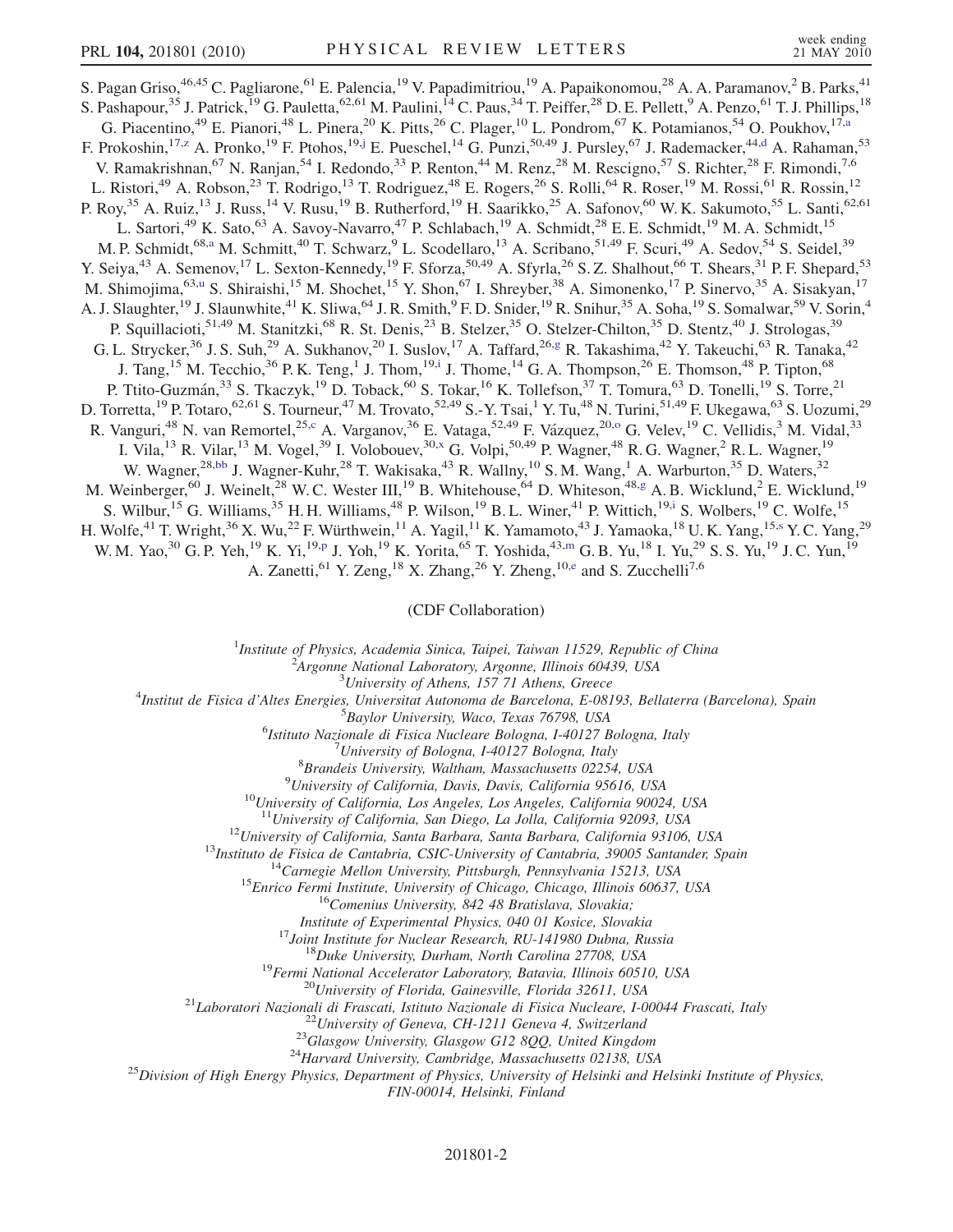<sup>26</sup>University of Illinois, Urbana, Illinois 61801, USA<br><sup>27</sup>The Johns Hopkins University, Baltimore, Maryland 21218, USA<br><sup>28</sup>Institut für Experimentelle Kernphysik, Karlsruhe Institute of Technology, D-76131 Karlsruhe, Ge Seoul National University, Seoul 151-742, Korea; Sungkyunkwan University, Suwon 440-746, Korea; Korea Institute of Science and Technology Information, Daejeon 305-806, Korea; Chonnam National University, Gwangju 500-757, Korea; Chonbuk National University, Jeonju 561-756, Korea<br><sup>30</sup>Ernest Orlando Lawrence Berkeley National Laboratory, Berkeley, California 94720, USA<br><sup>31</sup>University of Liverpool, Liverpool L69 7ZE, United Kingdom<br><sup>32</sup>University Col Simon Fraser University, Burnaby, British Columbia, Canada V5A 1S6; University of Toronto, Toronto, Ontario, Canada M5S 1A7; and TRIUMF, Vancouver, British Columbia, Canada V6T 2A3 <sup>36</sup>University of Michigan, Ann Arbor, Michigan 48109, USA<br><sup>37</sup>Michigan State University, East Lansing, Michigan 48824, USA<br><sup>38</sup>Institution for Theoretical and Experimental Physics, ITEP, Moscow 117259, Russia<br><sup>39</sup>Univers <sup>44</sup>University of Oxford, Oxford OX1 3RH, United Kingdom<br><sup>45</sup>Istituto Nazionale di Fisica Nucleare, Sezione di Padova-Trento, I-35131 Padova, Italy<br><sup>46</sup>University of Padova, I-35131 Padova, Italy<br><sup>47</sup>LPNHE, Universite Pie <sup>50</sup>University of Pisa, I-56127 Pisa, Italy<br><sup>51</sup>University of Siena, I-56127 Pisa, Italy<br><sup>52</sup>Scuola Normale Superiore, I-56127 Pisa, Italy<br><sup>53</sup>University of Pittsburgh, Pittsburgh, Pennsylvania 15260, USA<br><sup>54</sup>Purdue Unive <sup>54</sup>Purdue University, West Lafayette, Indiana 47907, USA<br>
<sup>55</sup>University of Rochester, Rochester, New York 14627, USA<br>
<sup>55</sup>University of Rochester, Rochester, New York 14627, USA<br>
<sup>56</sup>The Rockefeller University, New York  $^{67}$ University of Wisconsin, Madison, Wisconsin 53706, USA<br> $^{68}$ Yale University, New Haven, Connecticut 06520, USA (Received 22 December 2009; published 17 May 2010; corrected 23 June 2010)

This Letter describes the current most precise measurement of the W boson pair production cross section and most sensitive test of anomalous  $WW\gamma$  and  $WWZ$  couplings in  $p\bar{p}$  collisions at a center-ofmass energy of 1.96 TeV. The WW candidates are reconstructed from decays containing two charged leptons and two neutrinos. Using data collected by the CDF II detector from 3.6 fb<sup>-1</sup> of integrated luminosity, a total of 654 candidate events are observed with an expected background of 320  $\pm$  47 events.<br>The measured cross section is  $\sigma(n\bar{p} \rightarrow W^+W^- + Y) = 12.1 + 0.0(\text{stat})^{+1.6}(\text{syst})$  pb, which is in good The measured cross section is  $\sigma(p\bar{p} \to W^+W^- + X) = 12.1 \pm 0.9$  (stat)<sup>+1.6</sup> (syst) pb, which is in good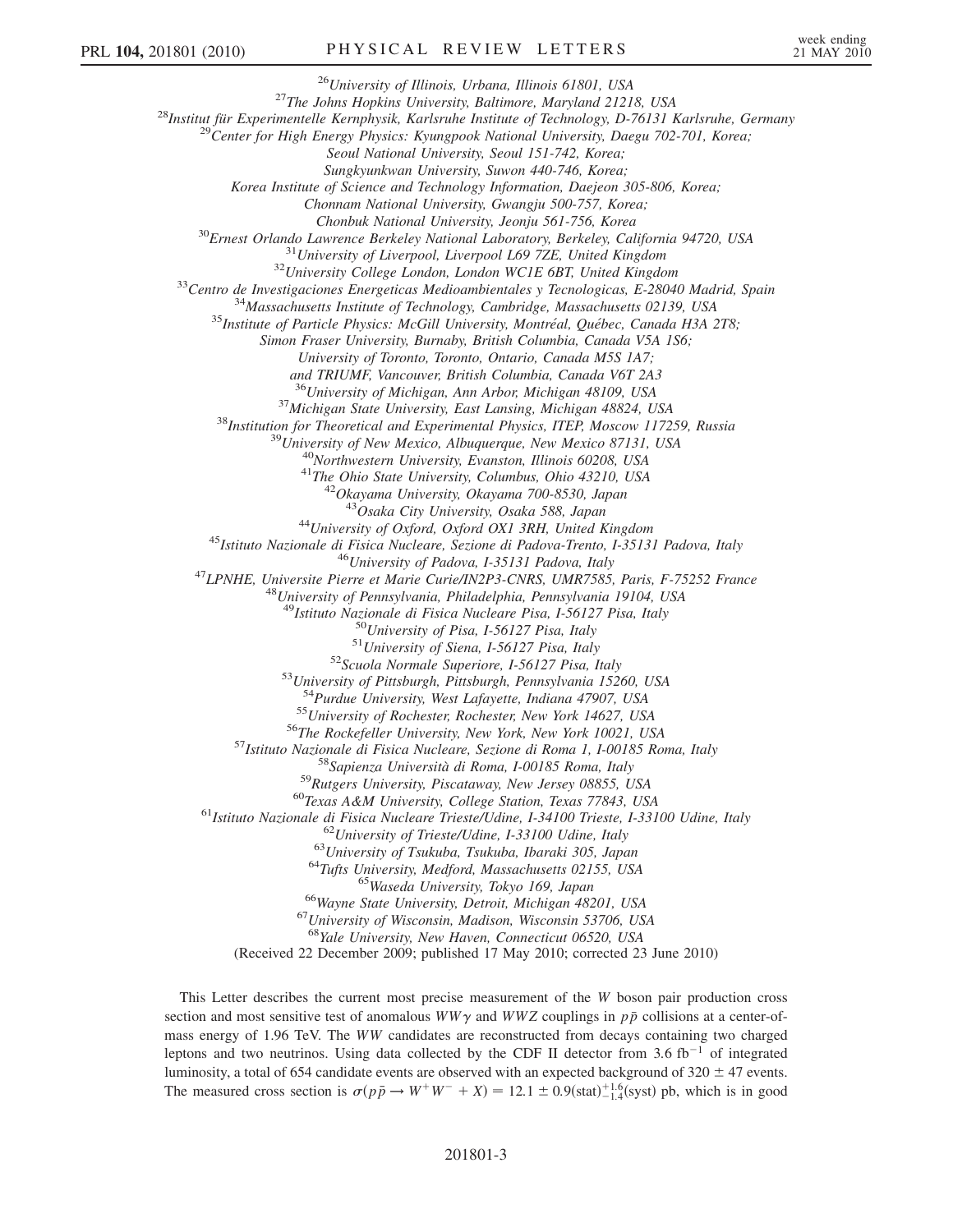agreement with the standard model prediction. The same data sample is used to place constraints on anomalous  $WW\gamma$  and  $WWZ$  couplings.

DOI: [10.1103/PhysRevLett.104.201801](http://dx.doi.org/10.1103/PhysRevLett.104.201801) PACS numbers: 14.70.Fm, 13.38.Be, 13.85.Qk

The measurement of W boson pair production is an important test of the standard model (SM) of particle physics. This process is also an essential background to understand for Higgs boson searches. Next-to-leading order (NLO) calculations of  $W^+W^-$  production in  $p\bar{p}$  collisions at  $\sqrt{s} = 1.96$  TeV predict a cross section of  $\sigma^{NLO}(n\bar{p} \rightarrow W^+W^-) = 11.7 \pm 0.7$  pb [1.2]. The pres- $\sigma^{\text{NLO}}(p\bar{p} \rightarrow W^+W^-) = 11.7 \pm 0.7$  $\sigma^{\text{NLO}}(p\bar{p} \rightarrow W^+W^-) = 11.7 \pm 0.7$  $\sigma^{\text{NLO}}(p\bar{p} \rightarrow W^+W^-) = 11.7 \pm 0.7$  pb [1[,2\]](#page-9-31). The pres-<br>ence of anomalous  $WW\gamma$  and  $WW\gamma$  triple-gauge boson ence of anomalous  $WW\gamma$  and  $WWZ$  triple-gauge boson couplings (TGCs) [[3](#page-9-32)] could be indications of new physics at a higher mass scale, and would lead to rates for  $W^+W^$ production or kinematic distributions that differ from those predicted by the SM.

This Letter reports a measurement of the  $W^+W^-$  production cross section and limits on anomalous TGCs using a final state consisting of two oppositely charged leptons and two neutrinos in  $p\bar{p}$  collision data collected by the CDF II detector from 3.6  $fb^{-1}$  of integrated luminosity. First evidence for W boson pair production was reported by CDF using Tevatron Run I data [[4](#page-9-33)]. This process was later measured with greater significance by CDF and D0 using 184 pb<sup>-1</sup> and 224–252 pb<sup>-1</sup>, respectively, of integrated luminosity from Run II [[5](#page-9-34),[6](#page-9-35)]. Recently, D0 measured the  $W^+W^-$  cross section with a precision of 20% using 1.0 fb<sup>-1</sup> of integrated luminosity [[7\]](#page-9-36). Limits on anomalous TGCs have previously been reported by LEP experiments as well as CDF and D0 [\[7](#page-9-36),[8](#page-9-37)].

The cross section measurement uses a matrix element method in which the probability for each event to have been produced by each of several relevant SM processes is calculated. A likelihood ratio (LR) is formed from these probabilities. The predicted shapes and normalizations of the signal and background LR distributions are used to extract the SM  $W^+W^-$  production cross section via a maximum-likelihood fit to the LR distribution observed in data. In general, the presence of anomalous TGCs will increase the number of events containing leptons with very high values of momentum. Transverse momentum,  $p<sub>T</sub>$ , is the track momentum component transverse to the beam line. Limits on anomalous TGCs are determined from the shape and normalization of the  $p<sub>T</sub>$  spectrum constructed from the lepton in the event with the highest  $p<sub>T</sub>$ , referred to as the leading lepton. The results are reported in the HISZ scheme, where three parameters,  $\lambda_Z$ ,  $g_1^Z$ , and  $\kappa_\gamma$ , are used to describe all dimension-six operators which are Lorentz and  $SU(2)_L \otimes U(1)_Y$  invariant and conserve C and P sepa-rately [[9\]](#page-10-0). In the SM,  $\lambda_Z = 0$  and  $g_1^Z = \kappa_\gamma = 1$ . In this Letter,  $\Delta g_1^Z$  and  $\Delta \kappa_\gamma$  are used to denote the deviation of the  $g_1^Z$  and  $\kappa_\gamma$  parameters from their SM values. The non-SM values of the parameters  $\lambda_Z$ ,  $g_1^Z$ , and  $\kappa_\gamma$  are functions of the invariant mass of the  $W^+W^-$  system,  $\sqrt{\hat{s}}$ . These results

probe a larger range of values of  $\sqrt{\hat{s}}$  and thus may only be qualitatively compared to the results from LEP, which were below  $\sqrt{\hat{s}} = 209$  GeV. For hadron collisions, a dipole<br>form factor for an arbitrary counting  $\alpha(\hat{s}) = \frac{\alpha_0}{\alpha_0}$  [9] form factor for an arbitrary coupling  $\alpha(\hat{s}) = \frac{\alpha_0}{(1+\hat{s}/\Lambda^2)^2}$  [\[9\]](#page-10-0) is introduced to turn off the coupling at large  $\sqrt{\hat{s}}$  and avoid a violation of unitarity. The form factor scale  $\Lambda$  is the scale of new physics.

In the CDF II detector [\[10\]](#page-10-1), a particle's direction is characterized by the azimuthal angle  $\phi$  and the pseudorapidity  $\eta = -\ln[\tan(\theta/2)]$ , where  $\theta$  is the polar angle measured from the proton beam direction. The transverse energy  $E_T$  is defined as  $E \sin\theta$ , where E is the energy in the calorimeter towers associated with a cluster of energy deposition. The magnitude of the  $p<sub>T</sub>$  for an electron is scaled according to the energy measured in the calorimeter. The missing transverse energy vector,  $\vec{\mathbf{\mu}}_T$ , is defined as  $-\nabla F^i \hat{n}^i$  where  $\hat{n}^i$  is the unit vector in the transverse  $-\sum_i E_T^{\dagger} \hat{n}_T^i$ , where  $\hat{n}_T^i$  is the unit vector in the transverse<br>plane pointing from the interaction point to the energy plane pointing from the interaction point to the energy deposition in calorimeter tower i. This is corrected for the  $p<sub>T</sub>$  of muons, which do not deposit all of their energy in the calorimeter. The scalar  $E_T$  is defined as  $|\vec{E}_T|$ .<br>Strongly interacting partons produced in the  $p\bar{p}$  collision Strongly interacting partons produced in the  $p\bar{p}$  collision undergo fragmentation that results in highly collimated jets of hadronic particles. Jet candidates are reconstructed using the calorimeter and are required to have  $E_T > 15 \text{ GeV}$ and  $|\eta|$  < 2.5. Isolated lepton candidates are accepted out to an  $|\eta|$  of 2.0 for electron candidates and  $|\eta|$  of 1.0 for muon candidates.

The experimental signature for the decay  $W^+W^- \rightarrow$  $\ell^+ \nu \ell^- \bar{\nu}$  is two leptons with opposite charge and  $\not{\!\! E}_T$ from the neutrinos which escape undetected. In this Letter,  $\ell$  refers to an electron or muon. Additional signal acceptance  $(\sim 12\%)$  is obtained from cases where one or both W bosons decay to a  $\tau$  lepton which subsequently decays to an electron or muon. There are several SM processes which result in a similar final state to  $W^+W^$ and are therefore backgrounds in this measurement. These are other diboson production (WZ, ZZ) and top-quark pair production (*tt*). It is also possible to observe apparent  $\not\mathbf{E}_T$  arising from the mismeasurement of lepton energy lepton arising from the mismeasurement of lepton energy, lepton momentum, or the hadronic part of the final state. Drell-Yan  $(Z/\gamma^* \rightarrow \ell^+ \ell^-)$  events have no neutrinos in the final state, but due to large production rates enter the  $W^+W^$ candidate sample via mismeasurements. A third source of background is events in which a final-state particle is misidentified. These are  $W + \text{jets}$  and  $W\gamma$  production, where the *W* boson decays leptonically and a jet is reconstructed as a lepton candidate or the  $\gamma$  converts in the detector material and is reconstructed as an electron.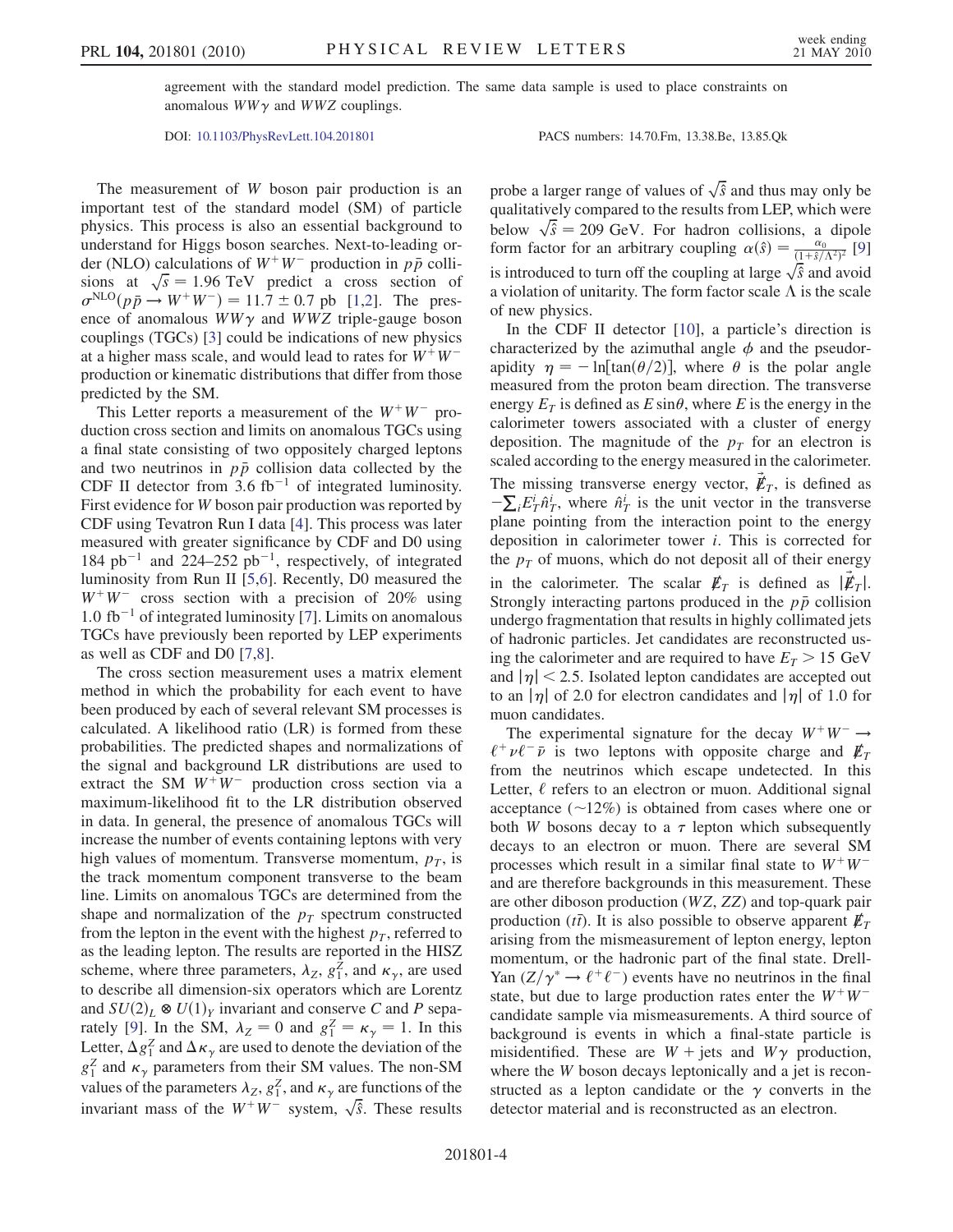Events containing two oppositely charged lepton candidates are selected from the data sample. The online event triggering and selection of lepton candidates are identical to those used in the search for SM Higgs bosons decaying to two *W* bosons at CDF [\[11\]](#page-10-2). The leading-lepton  $p<sub>T</sub>$  is required to be above 20 GeV/ $c$  to satisfy the trigger requirements, while the second lepton is allowed to have  $p<sub>T</sub>$ as low as 10 GeV/ $c$ . The requirement is also made that events contain no jet candidates, which significantly reduces the *tt* background. A variant of  $\not\mathbf{E}_T$  used in selecting<br>candidate events is defined as  $\not\mathbf{E}_{T-1} = \mathbf{E}_T \sin \Delta \phi(\mathbf{E}_T - \ell)$ candidate events is defined as  $\mathbf{E}_{T,\text{rel}} = \mathbf{E}_T \sin \Delta \phi(\mathbf{E}_T, \ell)$ <br>when  $\Delta \phi(\mathbf{E}_T, \ell) \leq \mathbf{E}$  where  $\Delta \phi(\mathbf{E}_T, \ell)$  is the azimuthal when  $\Delta \phi(\mathbf{E}_T, \ell) \leq \frac{\pi}{2}$ , where  $\Delta \phi(\mathbf{E}_T, \ell)$  is the azimuthal separation between the  $\vec{\mathbf{\ell}}_T$  and the momentum vector of the nearest lepton candidate. If  $\Lambda \phi(\mathbf{\mathbf{\ell}}_T, \ell) > \frac{\pi}{2}$  then  $\mathbf{\mathbf{\ell}}_{T-1} =$ nearest lepton candidate. If  $\Delta \phi(\mathbf{E}_T, \ell) > \frac{\pi}{2}$ , then  $\mathbf{E}_{T,\text{rel}} =$ <br>  $\mathbf{E}_{T,\text{rel}}$  The  $\mathbf{E}_{T,\text{rel}}$  variable is designed to reject events where  $\n *E*<sub>T.rel</sub>$  variable is designed to reject events where the apparent  $\not{E}_T$  arises from the mismeasurement of lepton energy or momentum, and is required to be above 25 GeV to reduce the otherwise large Drell-Yan contamination. This requirement is lowered to 15 GeV for electronmuon events. The  $W\gamma$  and heavy-flavor  $(J/\psi, Y)$  backgrounds are reduced by requiring that the invariant mass of the lepton pair be greater than 16 GeV/ $c^2$ . The overall selection efficiency for  $W^+W^-$  events is about 7.5%.

With the exception of the  $W + 1$ -jet background, the acceptance and kinematic properties of the signal and background processes are determined by simulation. Events from  $W^+W^-$  are simulated at NLO using the MC@NLO generator [[2](#page-9-31)]. The  $t\bar{t}$ , WZ, ZZ, and Drell-Yan backgrounds are simulated with the PYTHIA generator [[12\]](#page-10-3). The  $W\gamma$  background is determined using the generator described in Ref. [[13](#page-10-4)]. The response of the CDF II detector is modeled with a GEANT-3-based simulation [[14](#page-10-5)]. The expected yields for each process are normalized to the cross sections calculated at partial next-to next-to-leading order ( $t\bar{t}$  [\[15\]](#page-10-6)), NLO ( $W^{+}W^{-}$  [[1](#page-9-30)[,2\]](#page-9-31), WZ and ZZ [[1\]](#page-9-30)), or leading-order with estimated higher-order corrections ( $W\gamma$ [\[13\]](#page-10-4) and Drell-Yan [[16](#page-10-7)]). Efficiency corrections for the simulated detector response to lepton candidates are determined using samples of observed  $Z \rightarrow \ell^+ \ell^-$  events. The  $W + 1$ -jet background is calculated using the probability, measured in independent jet-triggered data samples, that a hadronic jet will be reconstructed as a lepton candidate. These probabilities are applied to the jet in the  $W + 1$ -jet data sample to estimate the number of such events which will pass the full lepton identification and signal selection criteria. The expected signal and background contributions are given in Table [I](#page-7-0) along with the observed number of events.

The dominant systematic uncertainties on the estimated contributions come from the luminosity measurement (6%) [\[17\]](#page-10-8) and the simulated acceptances of the signal and background processes. The acceptance uncertainty due to the parton distribution function modeling ranges from 1.9% to 4.1% for the different processes. A 10% uncertainty is assigned to all simulated processes for the

<span id="page-7-0"></span>TABLE I. Expected number of signal  $(W^+W^-)$  and background events along with the total number of expected and observed events in the data. Uncertainties include all systematic uncertainties described in the text.

| Process                  | Events           |
|--------------------------|------------------|
| $Z/\gamma^*$ (Drell-Yan) | $79.8 \pm 18.4$  |
| WZ.                      | $13.8 \pm 1.9$   |
| $W\gamma$                | $91.7 \pm 24.8$  |
| $W + 1$ -jet             | $112.7 \pm 31.2$ |
| ZZ                       | $20.7 \pm 2.8$   |
| $t\overline{t}$          | $1.3 \pm 0.2$    |
| Total background         | $320.0 \pm 46.8$ |
| $W^+W^-$                 | $317.6 \pm 43.8$ |
| Total expected           | $637.6 \pm 73.0$ |
| Data                     | 654              |

kinematic differences between leading-order and higherorder calculations, based on the difference in acceptance of  $W^+W^-$  events simulated at leading order and NLO using the PYTHIA and MC@NLO generators, respectively. The cross section uncertainties are 6% on diboson production, 10% on  $t\bar{t}$  and  $W\gamma$  production, and 5% on Drell-Yan production. A 21% uncertainty is included for the Drell-Yan background to account for the mismodeling of  $\not\hspace{-.15cm}/\,^T$  and jet production rates. Systematic uncertainties of 20% and 27% are assigned to the  $W\gamma$  and  $W + 1$ -jet background estimates, respectively, due to uncertainties in the modeling of the photon conversions and misidentification of a jet as a lepton. Uncertainties on the modeling of jets accounts for 2% to 4% and lepton identification and trigger efficiencies range from 1% to 7%.

For each event passing the signal selection criteria, four matrix-element-based event probabilities are calculated corresponding to the production and decay processes  $W^+W^- \to \ell^+ \nu \ell^- \bar{\nu}$ ,  $ZZ \to \ell^+ \ell^- \nu \bar{\nu}$ ,  $W + 1$ -jet  $\to \ell \nu +$ 1-jet, and  $W\gamma \rightarrow \ell \nu + \gamma$ . In the latter two processes, the jet or  $\gamma$  is assumed to have been reconstructed as a charged lepton candidate. The event probability for a process  $X$  is given by

$$
P_X(\vec{x}) = \frac{1}{\langle \sigma \rangle} \int \frac{d\sigma(\vec{y})}{d\vec{y}} \epsilon(\vec{y}) G(\vec{x}, \vec{y}) d\vec{y}
$$
 (1)

where  $\vec{x}$  represents the observed lepton momenta and  $\vec{E}_T$ <br>vectors.  $G(\vec{x}, \vec{y})$  is a transfer function representing the vectors,  $G(\vec{x}, \vec{y})$  is a transfer function representing the detector resolution, and  $\epsilon(\vec{y})$  is an efficiency function parametrized by  $\eta$  which quantifies the probability for a particle to be reconstructed as a lepton. The differential cross section  $\frac{d\sigma(\vec{y})}{d\vec{y}}$  is calculated using leading-order matrix elements from the MCFM program [[1](#page-9-30)] and integrated over all possible true values of the final-state particle fourvectors  $\vec{y}$ . The normalization factor  $\langle \sigma \rangle$  is determined<br>from the leading-order cross section and detector accenfrom the leading-order cross section and detector acceptance for each process. These event probabilities are com-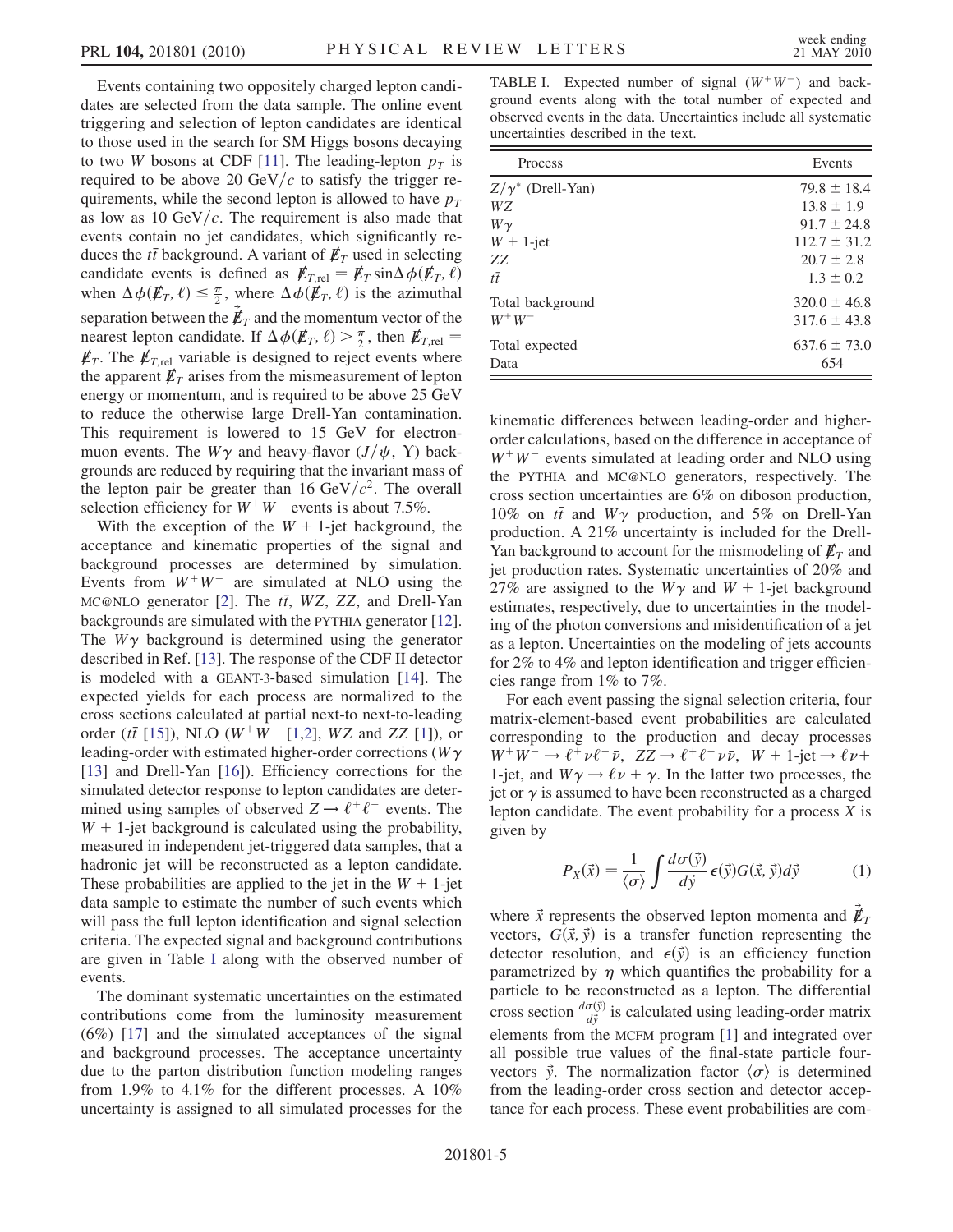bined into a likelihood ratio  $LR_{WW} = \frac{P_{WW}}{P_{WW} + \sum_j k_j P_j}$ , where  $j = \{ZZ, W + 1\text{-jet}, W\gamma\}$  and  $k_j$  is the relative fraction of the expected number of events for the jth process such that  $\sum_j k_j = 1$ . The templates of the LR<sub>WW</sub> distribution are created for signal and each background process.

A binned maximum likelihood is used to extract the  $W^+W^-$  production cross section from the shape and normalization of the  $LR_{WW}$  templates. The likelihood is formed from the Poisson probabilities of observing  $n_i$ events in the *i*th bin when  $\mu_i$  are expected. Variations corresponding to the systematic uncertainties are included as normalization parameters for signal and background, constrained by Gaussian terms. The likelihood is given by

$$
\mathcal{L} = \left(\prod_{i} \frac{\mu_i^{n_i} e^{-\mu_i}}{n_i!} \right) \prod_{c} e^{-(S_c^2/2)},\tag{2}
$$

where  $\mu_i = \sum_k \alpha_k [\prod_c (1 + f_k^c S_c)] (N_k^{\exp})_i$ ,  $f_k^c$  is the fractional uncertainty for the process k due to the systematic tional uncertainty for the process  $k$  due to the systematic  $c$ , and  $S_c$  is a floating parameter associated with the systematic uncertainty  $c$ . The correlations of systematic uncertainties between processes are accounted for in the definition of  $\mu_i$ . The expected number of events from process k in the *i*th bin is given by  $(N_k^{exp})_i$ . The parameter  $\alpha$ , is an overall normalization parameter for process k and  $\alpha_k$  is an overall normalization parameter for process k and is fixed to unity for all processes other than  $W^+W^-$ , for which it is freely floating. The likelihood is maximized with respect to the systematic parameters  $S_c$  and  $\alpha_{WW}$ using the MINUIT program [\[18\]](#page-10-9). This method gives a measured value for the  $W^+W^-$  production cross section of  $\sigma(p\bar{p} \rightarrow W^+W^- + X) = 12.1 \pm 0.9(\text{stat})^{+1.6}_{-1.4}(\text{syst})$  pb.<br>The fit to the data of the signal and sum of the individually The fit to the data of the signal and sum of the individually fitted background templates is shown in Fig. [1](#page-8-0).

The likelihood of the observed leading-lepton  $p_T$  distribution is used to set limits on anomalous TGC values. The robustness of the leading-lepton  $p<sub>T</sub>$  distribution has been verified using the same lepton selection in several non-

<span id="page-8-0"></span>

FIG. 1 (color online). The  $LR_{WW}$  distributions for the signal  $(W^+W^-)$  and background processes after a maximum-likelihood fit to the data.

overlapping final state kinematic regions. The response of the detector to events with different coupling constants is simulated for six points in the parameter space near the existing limits [\[8](#page-9-37)]. The efficiency multiplied by acceptance as a function of the leading-lepton  $p<sub>T</sub>$  is taken to be the average of the values measured in these samples. The uncertainty is taken to be the maximum variation among these samples and ranges from 7% at low  $p_T$  to 50% at high  $p_T$ . This  $p_T$ -dependent efficiency is applied to the NLO generator-level distributions produced by the MCFM pro-gram [[1](#page-9-30)] to predict the leading-lepton  $p_T$  spectrum for the coupling values considered, as shown in Fig. [2.](#page-8-1)

Each of the likelihoods  $\mathcal{L}(\lambda_Z)$ ,  $\mathcal{L}(\Delta g_1^Z)$ , and  $\mathcal{L}(\Delta \kappa_\gamma)$  are<br>mputed as the product over all hins in the leading-lepton computed as the product over all bins in the leading-lepton  $p_T$  distribution of the Poisson probability of each bin given the model, and 95% confidence levels are set where  $(-2 \ln \mathcal{L}) - (-2 \ln \mathcal{L}_{min}) = (1.96)^2$ . The systematic uncertainties include all those described for the  $W^+W^-$  cross tainties include all those described for the  $W^+W^-$  cross section and the additional  $p_T$ -dependent uncertainty on the efficiency described previously. Systematic uncertainties are implemented by simultaneously applying all variations which reduce the sensitivity. The observed 95% confidence limits, shown in Table [II,](#page-9-38) are weaker than expected. The probability of observing these limits in the presence of only standard model  $W^+W^-$  production ranges from 7.1% to 7.6% depending on the coupling constants ( $\lambda_Z$ ,  $g_1^Z$ ,  $\kappa_\gamma$ ) and is deemed to be consistent with a statistical fluctuation.

In summary, the  $W^+W^-$  production cross section has been measured in  $p\bar{p}$  collisions at  $\sqrt{s} = 1.96$  TeV from reconstructed events in the dilenton final state using a reconstructed events in the dilepton final state using a likelihood ratio formed from matrix-element-based event probabilities. This result is the most precise measurement at this energy with an overall uncertainty of less than 15%. The same event sample is also used to perform the most sensitive probe to date at this energy of anomalous WWZ and  $WW\gamma$  couplings. The leading-lepton  $p<sub>T</sub>$  distribution of the sample is found to be in moderate agreement with the

<span id="page-8-1"></span>

FIG. 2 (color online). Leading-lepton  $p<sub>T</sub>$  distribution for data compared to the SM expectation. Also shown is how the expectation would be modified by anomalous couplings near the observed limits.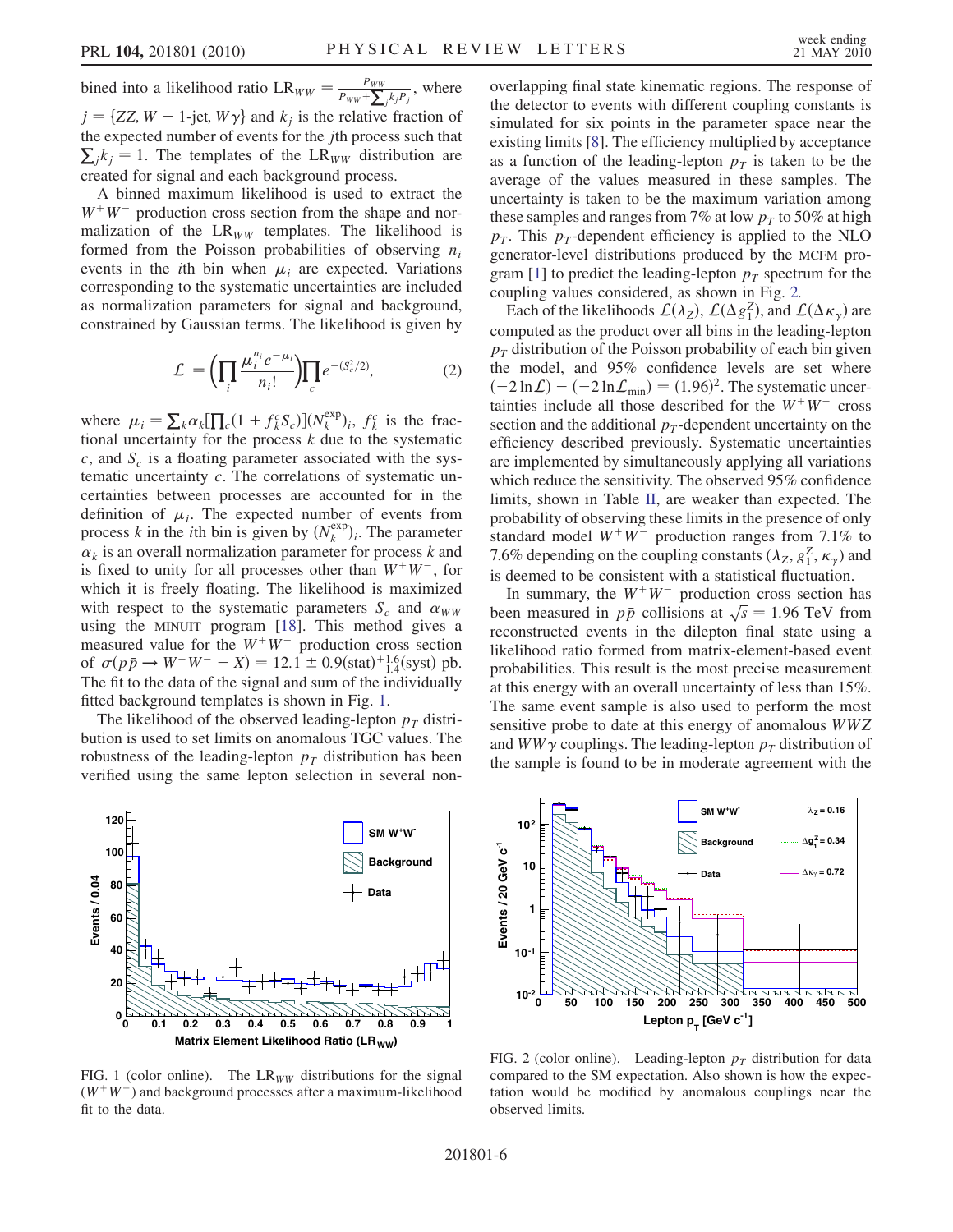<span id="page-9-38"></span>TABLE II. Expected and observed limits on anomalous TGCs. For each coupling limit set, the two other couplings are fixed at their SM values. Values of the couplings outside of the given observed range are excluded at the 95% confidence level.

|          | $\Lambda$ (TeV) | $\Lambda_7$     | $\Delta g_1^2$  | $\Delta \kappa_{\gamma}$ |
|----------|-----------------|-----------------|-----------------|--------------------------|
| Expected | 1.5             | $(-0.05, 0.07)$ | $(-0.09, 0.17)$ | $(-0.23, 0.31)$          |
| Observed | 1.5             | $(-0.16, 0.16)$ | $(-0.24, 0.34)$ | $(-0.63, 0.72)$          |
| Expected | 2.0             | $(-0.05, 0.06)$ | $(-0.08, 0.15)$ | $(-0.20, 0.27)$          |
| Observed | 2.0             | $(-0.14, 0.15)$ | $(-0.22, 0.30)$ | $(-0.57, 0.65)$          |

SM expectation and used to place limits on anomalous triple-gauge couplings.

We thank the Fermilab staff and the technical staffs of the participating institutions for their vital contributions. This work was supported by the U.S. Department of Energy and National Science Foundation; the Italian Istituto Nazionale di Fisica Nucleare; the Ministry of Education, Culture, Sports, Science and Technology of Japan; the Natural Sciences and Engineering Research Council of Canada; the National Science Council of the Republic of China; the Swiss National Science Foundation; the A.P. Sloan Foundation; the Bundesministerium für Bildung und Forschung, Germany; the World Class University Program, the National Research Foundation of Korea; the Science and Technology Facilities Council and the Royal Society, UK; the Institut National de Physique Nucleaire et Physique des Particules/CNRS; the Russian Foundation for Basic Research; the Ministerio de Ciencia e Innovacio´n, and Programa Consolider-Ingenio 2010, Spain; the Slovak R&D Agency; and the Academy of Finland.

<span id="page-9-20"></span><span id="page-9-2"></span>[a](#page-4-0) Deceased

- <span id="page-9-25"></span>[b](#page-3-0)Visitor from University of Massachusetts Amherst, Amherst, MA 01003, USA.
- <span id="page-9-10"></span>[c](#page-4-1) Visitor from Universiteit Antwerpen, B-2610 Antwerp, Belgium.
- <span id="page-9-29"></span>[d](#page-3-1) Visitor from University of Bristol, Bristol BS8 1TL, United Kingdom.
- <span id="page-9-15"></span>[e](#page-4-2) Visitor from Chinese Academy of Sciences, Beijing 100864, China.
- [f](#page-3-2) Visitor from Istituto Nazionale di Fisica Nucleare, Sezione di Cagliari, 09042 Monserrato (Cagliari), Italy.
- <span id="page-9-19"></span><span id="page-9-7"></span>[g](#page-3-3) Visitor from University of California Irvine, Irvine, CA 92697, USA.
- <span id="page-9-24"></span><sup>[h](#page-3-4)</sup>Visitor from University of California Santa Cruz, Santa Cruz, CA 95064, USA.
- <span id="page-9-22"></span>[i](#page-4-3) Visitor from Cornell University, Ithaca, NY 14853, USA.
- <span id="page-9-17"></span><sup>[j](#page-4-4)</sup>Visitor from University of Cyprus, Nicosia CY-1678, Cyprus.
- <span id="page-9-16"></span>[k](#page-3-5) Visitor from University College Dublin, Dublin 4, Ireland.
- <sup>1</sup>Visitor from University of Edinburgh, Edinburgh EH9 3JZ, United Kingdom.
- <span id="page-9-28"></span>[mV](#page-4-5)isitor from University of Fukui, Fukui City, Fukui Prefecture, Japan 910-0017.
- <span id="page-9-12"></span>[n](#page-3-7) Visitor from Kinki University, Higashi-Osaka City, Japan 577-8502.
- <span id="page-9-4"></span><sup>[o](#page-3-8)</sup>Visitor from Universidad Iberoamericana, Mexico D.F., Mexico.
- <span id="page-9-6"></span>[p](#page-3-9) Visitor from University of Iowa, Iowa City, IA 52242, USA.
- <span id="page-9-11"></span><sup>[q](#page-3-10)</sup>Visitor from Kansas State University, Manhattan, KS 66506, USA.
- <span id="page-9-5"></span><sup>[r](#page-3-11)</sup>Visitor from Queen Mary, University of London, London, E1 4NS, United Kingdom.
- <span id="page-9-27"></span>[s](#page-4-6) Visitor from University of Manchester, Manchester M13 9PL, United Kingdom.
- <span id="page-9-9"></span>[t](#page-3-12) Visitor from Muons, Inc., Batavia, IL 60510, USA.
- <span id="page-9-23"></span><s[u](#page-4-7)p>u</sup>Visitor from Nagasaki Institute of Applied Science, Nagasaki, Japan.
- <span id="page-9-13"></span>[v](#page-3-13) Visitor from University of Notre Dame, Notre Dame, IN 46556, USA.
- <span id="page-9-0"></span>[wV](#page-3-14)isitor from University de Oviedo, E-33007 Oviedo, Spain.
- <span id="page-9-14"></span>[x](#page-3-15) Visitor from Texas Tech University, Lubbock, TX 79609, USA.
- <span id="page-9-3"></span>[y](#page-3-16) Visitor from IFIC(CSIC-Universitat de Valencia), 56071 Valencia, Spain.
- <span id="page-9-21"></span><sup>[z](#page-4-4)</sup>Visitor from Universidad Tecnica Federico Santa Maria, 110v Valparaiso, Chile.
- <span id="page-9-18"></span>[aaV](#page-3-4)isitor from University of Virginia, Charlottesville, VA 22906, USA.
- <span id="page-9-26"></span>[bbV](#page-4-8)isitor from Bergische Universität Wuppertal, 42097 Wuppertal, Germany
- <span id="page-9-8"></span><sup>cc</sup>Visitor from Yarmouk University, Irbid 211-63, Jordan.
- <span id="page-9-1"></span><sup>dd</sup>On leave from J. Stefan Institute, Ljubljana, Slovenia.
- <span id="page-9-30"></span>[1] J. M. Campbell and R. K. Ellis, *[Phys. Rev. D](http://dx.doi.org/10.1103/PhysRevD.60.113006)* 60, 113006 [\(1999\)](http://dx.doi.org/10.1103/PhysRevD.60.113006).
- <span id="page-9-31"></span>[2] S. Frixione and B. R. Webber, [J. High Energy Phys. 06](http://dx.doi.org/10.1088/1126-6708/2002/06/029) [\(2002\) 029.](http://dx.doi.org/10.1088/1126-6708/2002/06/029)
- <span id="page-9-32"></span>[3] J. Ellison and J. Wudka, [Annu. Rev. Nucl. Part. Sci.](http://dx.doi.org/10.1146/annurev.nucl.48.1.33) 48, 33 [\(1998\)](http://dx.doi.org/10.1146/annurev.nucl.48.1.33).
- <span id="page-9-33"></span>[4] F. Abe et al. (CDF Collaboration), [Phys. Rev. Lett.](http://dx.doi.org/10.1103/PhysRevLett.78.4536) 78, [4536 \(1997\)](http://dx.doi.org/10.1103/PhysRevLett.78.4536).
- <span id="page-9-34"></span>[5] D. E. Acosta et al. (CDF Collaboration), [Phys. Rev. Lett.](http://dx.doi.org/10.1103/PhysRevLett.94.211801) 94[, 211801 \(2005\)](http://dx.doi.org/10.1103/PhysRevLett.94.211801).
- <span id="page-9-35"></span>[6] V.M. Abazov et al. (D0 Collaboration), [Phys. Rev. Lett.](http://dx.doi.org/10.1103/PhysRevLett.94.151801) 94[, 151801 \(2005\)](http://dx.doi.org/10.1103/PhysRevLett.94.151801); 100[, 139901\(E\) \(2008\)](http://dx.doi.org/10.1103/PhysRevLett.100.139901).
- <span id="page-9-36"></span>[7] V.M. Abazov et al. (D0 Collaboration), [Phys. Rev. Lett.](http://dx.doi.org/10.1103/PhysRevLett.103.191801) 103[, 191801 \(2009\)](http://dx.doi.org/10.1103/PhysRevLett.103.191801).
- <span id="page-9-37"></span>[8] J. Abdallah et al. (DELPHI Collaboration), [Eur. Phys. J. C](http://dx.doi.org/10.1140/epjc/s10052-008-0528-3) 54[, 345 \(2008\);](http://dx.doi.org/10.1140/epjc/s10052-008-0528-3) S. Schael et al. (ALEPH Collaboration), [Phys. Lett. B](http://dx.doi.org/10.1016/j.physletb.2005.03.058) 614, 7 (2005); P. Achard et al. (L3